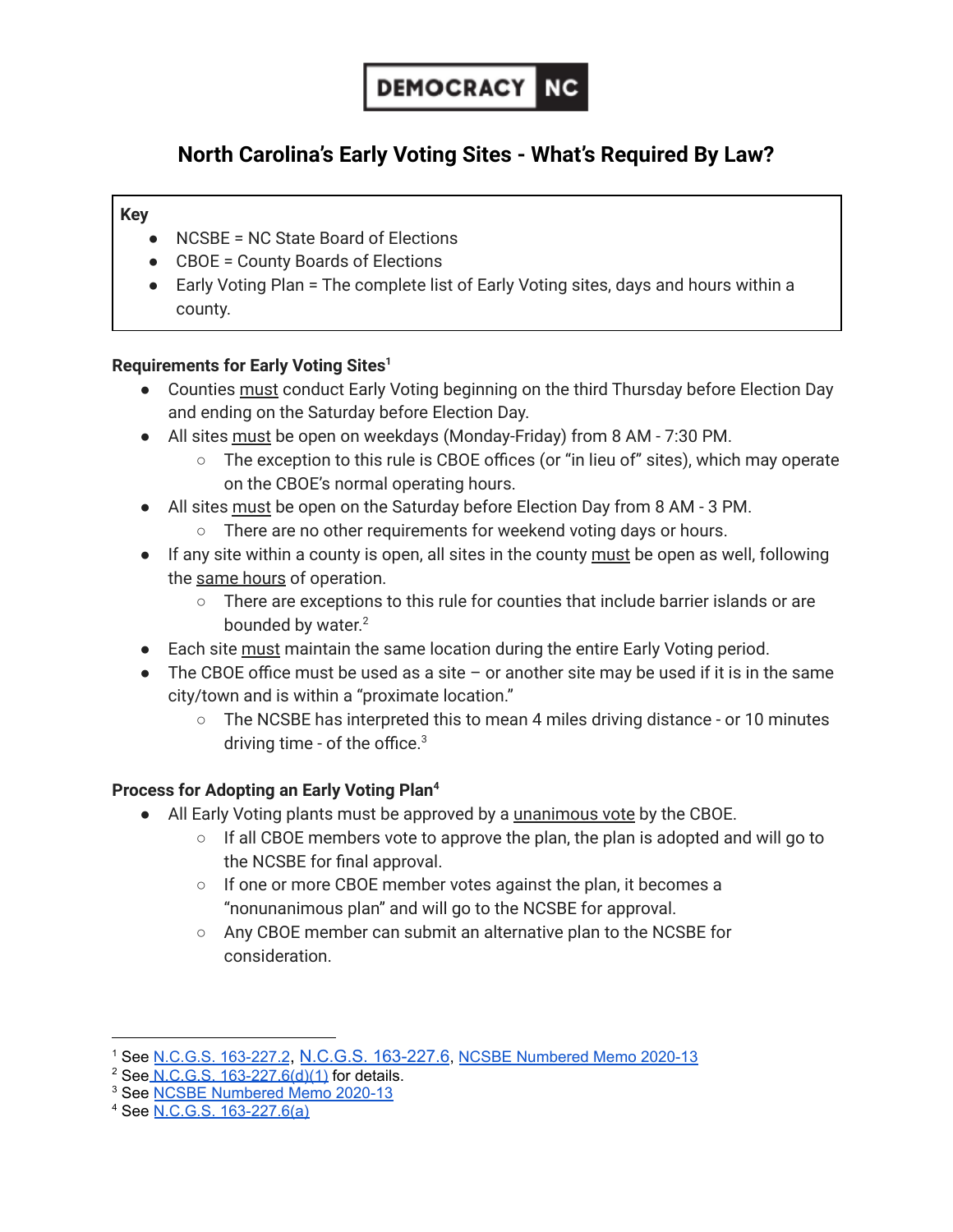# ● The NCSBE must consider and vote on nonunanimous plans during an official board meeting. They can also consider alternative plans. The NCSBE has final authority to

**DEMOCRACY NG** 

# **Requirements for Vetting Early Voting Plans 5**

decide plans by a simple majority vote.

- There are no guidelines in place that a CBOE must use when considering to approve or reject an Early Voting site, other than what is listed above.
- There are quidelines in place that the NCSBE must use when considering to approve or reject nonunanimous Early Voting plans. When evaluating these plans, they must consider whether the plan *disproportionately favors* any party, racial or ethnic group, or candidate.
	- $\circ$  The NCSBE is not prohibited from considering other factors when evaluating plans.

## **Early Voting Site Funding Requirements** 6

● The County Commissioners must appropriate reasonable and adequate funds necessary for the legal functions of the county board of elections.

### **Required Timeline**

- Counties must make requests for public buildings to be used as Early Voting sites at least 90 days before the first day of Early Voting.<sup>7</sup>
	- If a response is not received within 20 days, the building may be used.
	- If the request is denied, the public agency and the county board must work to identify an alternative.
	- $\circ$  If no building has been agreed upon within 45 days from the date the county board of elections received a response to the request, the matter shall be resolved by the NCSBE.
- There is no deadline in state law for when Early Voting sites must be finalized.

#### **Recent Law Changes**

- **2020**: an NCSBE emergency order issued temporary rules for Early Voting sites for the 2020 General Election, in response to the covid-19 pandemic. The order:
	- Required all Early Voting sites to be open for a minimum of ten hours total for each of the first and second weekends;
	- $\circ$  Required one Early Voting site for every 20,000 registered voters within a county (waivers were available for counties to bypass this requirement); and
	- Allowed Early Voting sites to open earlier than 8:00 AM and stay open later than 7:30 PM

<sup>5</sup> See N.C.G.S. [163-227.6\(a\)](https://www.ncleg.gov/EnactedLegislation/Statutes/PDF/BySection/Chapter_163/GS_163-227.6.pdf)

<sup>6</sup> See [N.C.G.S.](https://www.ncleg.gov/EnactedLegislation/Statutes/PDF/BySection/Chapter_163/GS_163-37.pdf) 163-37 and NCSBE [Numbered](http://dl.ncsbe.gov.s3.amazonaws.com/sboe/numbermemo/2016/Numbered_Memo_2016-06.pdf) Memo 2016-06

<sup>7</sup> N.C.G.S. [163-227.6\(b\)](https://www.ncleg.gov/EnactedLegislation/Statutes/PDF/BySection/Chapter_163/GS_163-227.6.pdf)